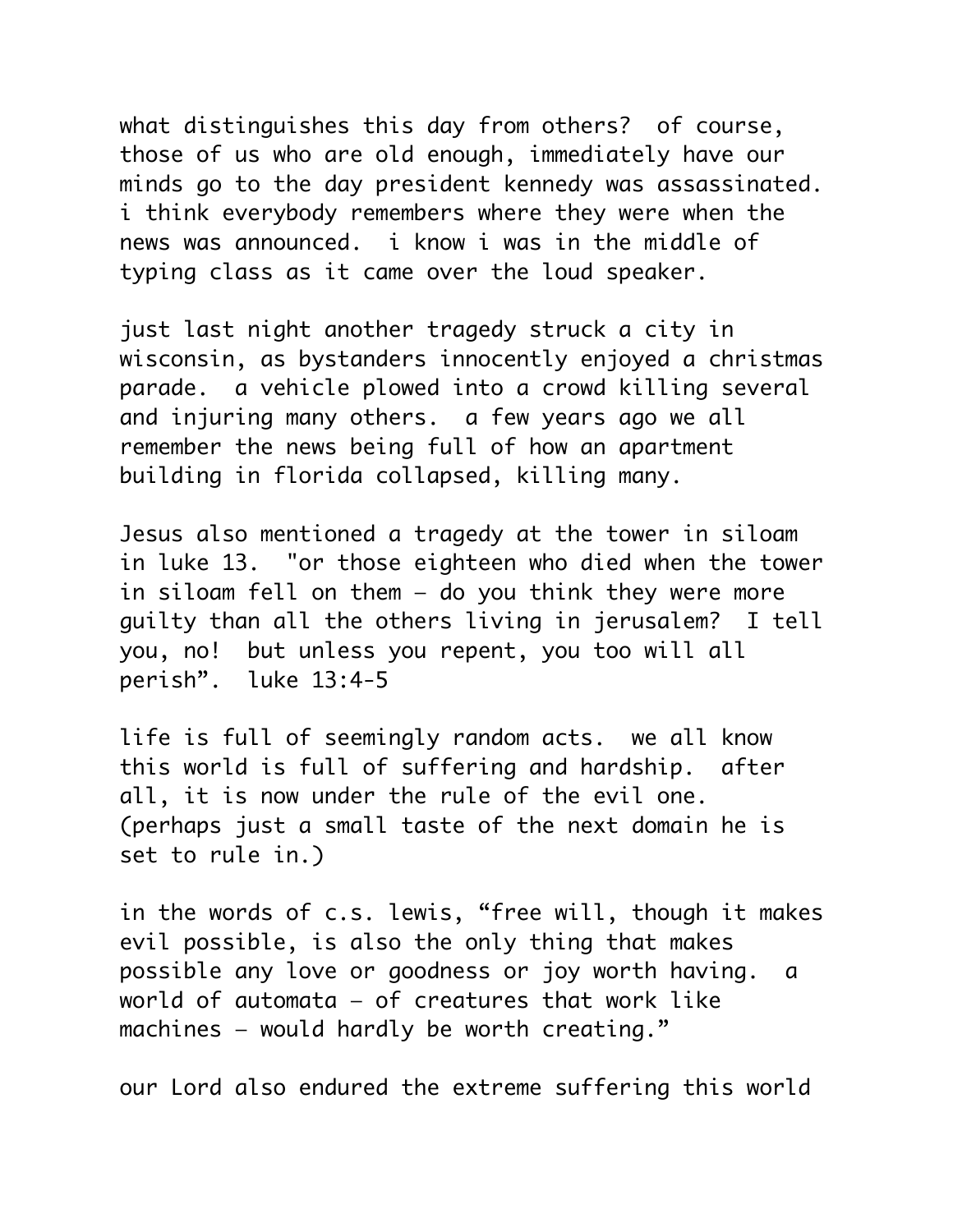has to offer. it was not His to suffer. He bore it when He took on a body of flesh that He might also share in all we knew. He overcame the body of flesh that we could not. "the prince of this world cometh, and hath nothing in me." john 14:30

i guess the point i am trying to make is this. none of us know the time that is allotted to us or the random acts that mat befall us. my brother was taken at a very young age while i lived to see my parents depart. if this be the case, what manner of life should we be living. like Jesus said, "unless you repent, you too will all perish". "as it is appointed for men to die once, but after this the judgment." heb 9:27

so what is end of all this suffering and pain? "for the death that He died, He died to sin once for all; but the life that He lives, He lives to God." rom 6:10

that is up to each of us individually. "choose for yourselves this day whom you will serve." jos 24:15 it all comes down to that "free will" He allows us to have. but also remember those "random acts" and that everyone's time has an expiration date.

are you now living to sin or living to God? "o wretched man that i am! who will deliver me from this body of death?" rom 7:24 "there is therefore now no condemnation to those who are in Christ Jesus, who do not walk according to the flesh, but according to the Spirit." rom 8:1

are you truly sorry for your evil deeds (sin)? or are you just sorry you got caught? we all get caught by